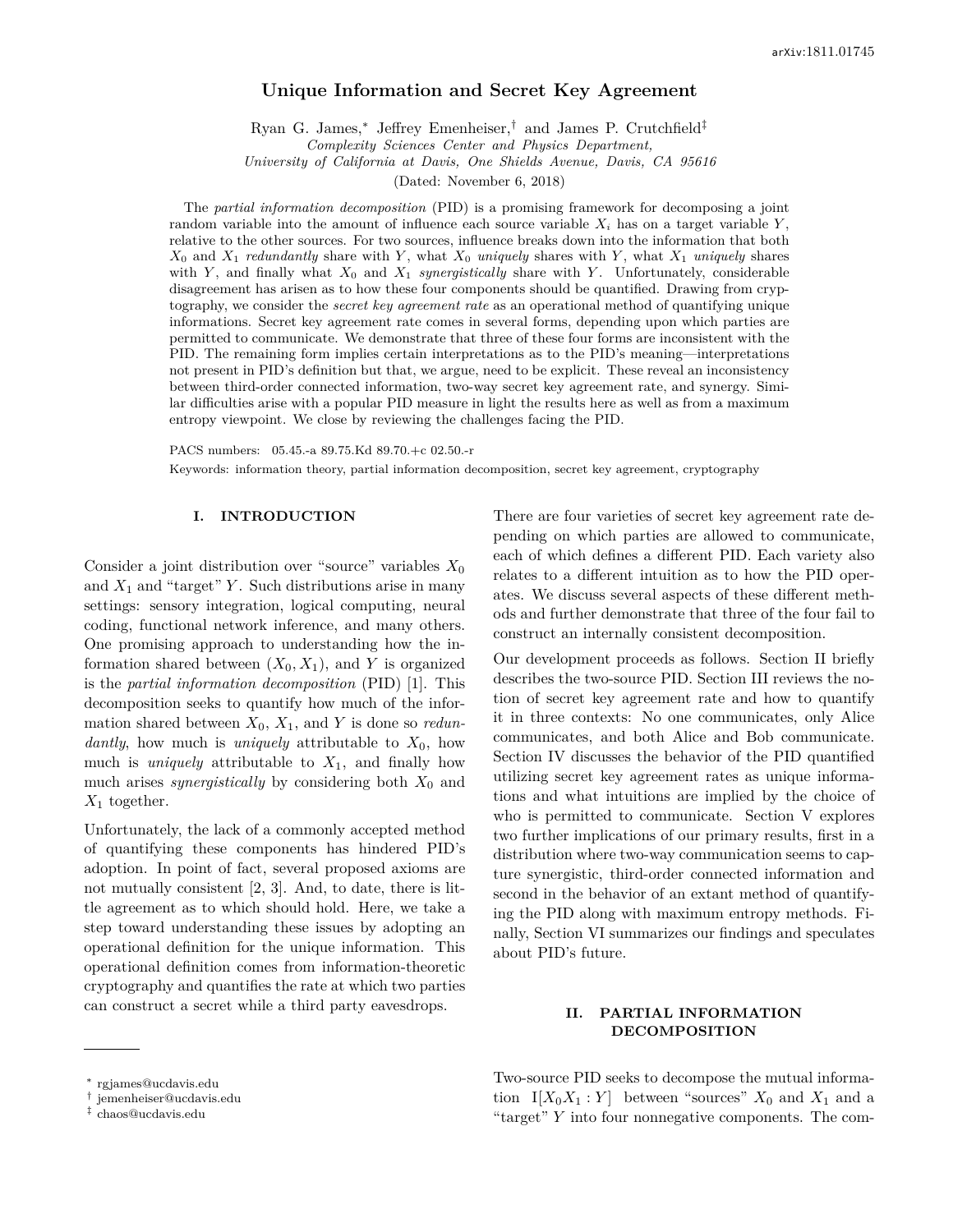ponents identify information that is redundant, uniquely associated with  $X_0$ , uniquely associated with  $X_1$ , and synergistic:

$$
I[X_0X_1:Y] = I_{\partial}[X_0 \cdot X_1 \rightarrow Y] \t\t redundant + I_{\partial}[X_0 \rightarrow Y \setminus X_1] \t\t unique with X_0 + I_{\partial}[X_1 \rightarrow Y \setminus X_0] \t\t unique with X_1 + I_{\partial}[X_0X_1 \rightarrow Y] \t\t\t-synergistic
$$
\n(1)

Furthermore, the mutual information  $I[X_0:Y]$  between  $X_0$  and  $Y$  is decomposed into two components:

$$
I[X_0:Y] = I_{\partial} [X_0 \cdot X_1 \to Y]
$$
  
+ 
$$
I_{\partial} [X_0 \to Y \setminus X_1] \text{ . unique with } X_0 \text{ (2)}
$$

And, similarly:

$$
I[X_1:Y] = I_{\partial} [X_0 \cdot X_1 \to Y]
$$
  
+ 
$$
I_{\partial} [X_1 \to Y \setminus X_0]
$$
. unique with  $X_1$  (3)

In this way, PID relates the four component informations. However, since Eqs. (1) to (3) provide only three independent constraints for four quantities, it does not uniquely determine how to quantify them in general. That is, this fourth constraint lies outside of the PID.

By the same logic, though, the decomposition is uniquely determined by quantifying exactly one of its constituents. In the case that one wishes to directly quantify the unique informations  $I_{\partial}$  [*X*<sub>0</sub> → *Y* \ *X*<sub>1</sub>] and  $I_{\partial}$  [*X*<sub>1</sub> → *Y* \ *X*<sub>0</sub>] , a consistency relation must hold so that they do not overconstrain the decomposition:

$$
I_{\partial} [X_0 \to Y \setminus X_1] + I[X_1 : Y]
$$
  
= 
$$
I_{\partial} [X_1 \to Y \setminus X_0] + I[X_0 : Y] . (4)
$$

This ensures that using either Eq. (2) or Eq. (3) results in the same quantification of  $I_{\partial} [X_0 \cdot X_1 \to Y]$ .

### **III. SECRET KEY AGREEMENT**

*Secret key agreement* is a fundamental concept within information-theoretic cryptography [4]. Consider three parties—Alice, Bob, and Eve—who each partially observe a source of common randomness, joint probability distribution  $ABE \sim p(a, b, e)$ , where Alice has access only to *a*, Bob *b*, and Eve *e*. The central challenge is to determine if it is possible for Alice and Bob to agree upon a secret key of which Eve has no knowledge. The degree to which they may generate such a secret key immediately depends upon the structure of the joint distribution

*ABE*. It also depends upon whether Alice and Bob are allowed to publicly communicate.

Concretely, consider Alice, Bob, and Eve each receiving *n* independent, identically distributed samples from  $ABE$ —Alice receiving  $A^n$ , Bob  $B^n$ , and Eve  $E^n$ . A *secret key agreement scheme* consists of functions *f* and *g*, as well as a protocol (*h*) for public communication allowing either Alice, Bob, neither, or both to communicate. In the case of a single party being permitted to communicate—say, Alice—she constructs  $C = h(A^n)$ and then broadcasts it to all parties. In the case that both parties are permitted communication, they take turns constructing and broadcasting messages of the form  $C_i = h_i(A^n, C_{[0...i-1]})$  (Alice) and  $C_i = h_i(B^n, C_{[0...i-1]})$ (Bob) [5].

Formally, a secret key agreement scheme is considered *R*-achievable if for all  $\epsilon > 0$ :

$$
K_A \stackrel{(1)}{=} f(A^n, C) ,
$$
  
\n
$$
K_B \stackrel{(2)}{=} g(B^n, C) ,
$$
  
\n
$$
p(K_A = K_B = K) \stackrel{(3)}{\geq} 1 - \epsilon ,
$$
  
\n
$$
I[K : CE^n] \stackrel{(4)}{\leq} \epsilon , \text{ and}
$$
  
\n
$$
\frac{1}{n} H[K] \stackrel{(5)}{\geq} R - \epsilon ,
$$

where (1) and (2) denote the method by which Alice and Bob construct their keys  $K_A$  and  $K_B$ , respectively, (3) states that their keys must agree with arbitrarily high probability, (4) states that the information about the key which Eve—armed with both her private information *E<sup>n</sup>* as well as the public communication *C*—has access to be arbitrarily small, and (5) states that the key consists of approximately *R* bits per sample.

The greatest rate *R* such that an achievable scheme exists is known as the *secret key agreement rate*. Notational variations indicate which parties are permitted to communicate. In the case that Alice and Bob are not allowed to communicate, their rate of secret key agreement is denoted  $S(A : B \parallel E)$ . When only Alice is allowed to communicate their secret key agreement rate is  $S(A \rightarrow B \parallel E)$  or, equivalently,  $S(B \leftarrow A \parallel E)$ . When both Alice and Bob are allowed to communicate, their secret key agreement rate is denoted  $S(A \leftrightarrow B \parallel E)$ . In this, we modified the standard notation for secret key agreement rates to emphasize which party or parties communicate.

In the case of no communication,  $S(A : B \parallel E)$  is given by  $[6]$ :

$$
S(A:B \parallel E) = H[A \wedge B|E], \qquad (5)
$$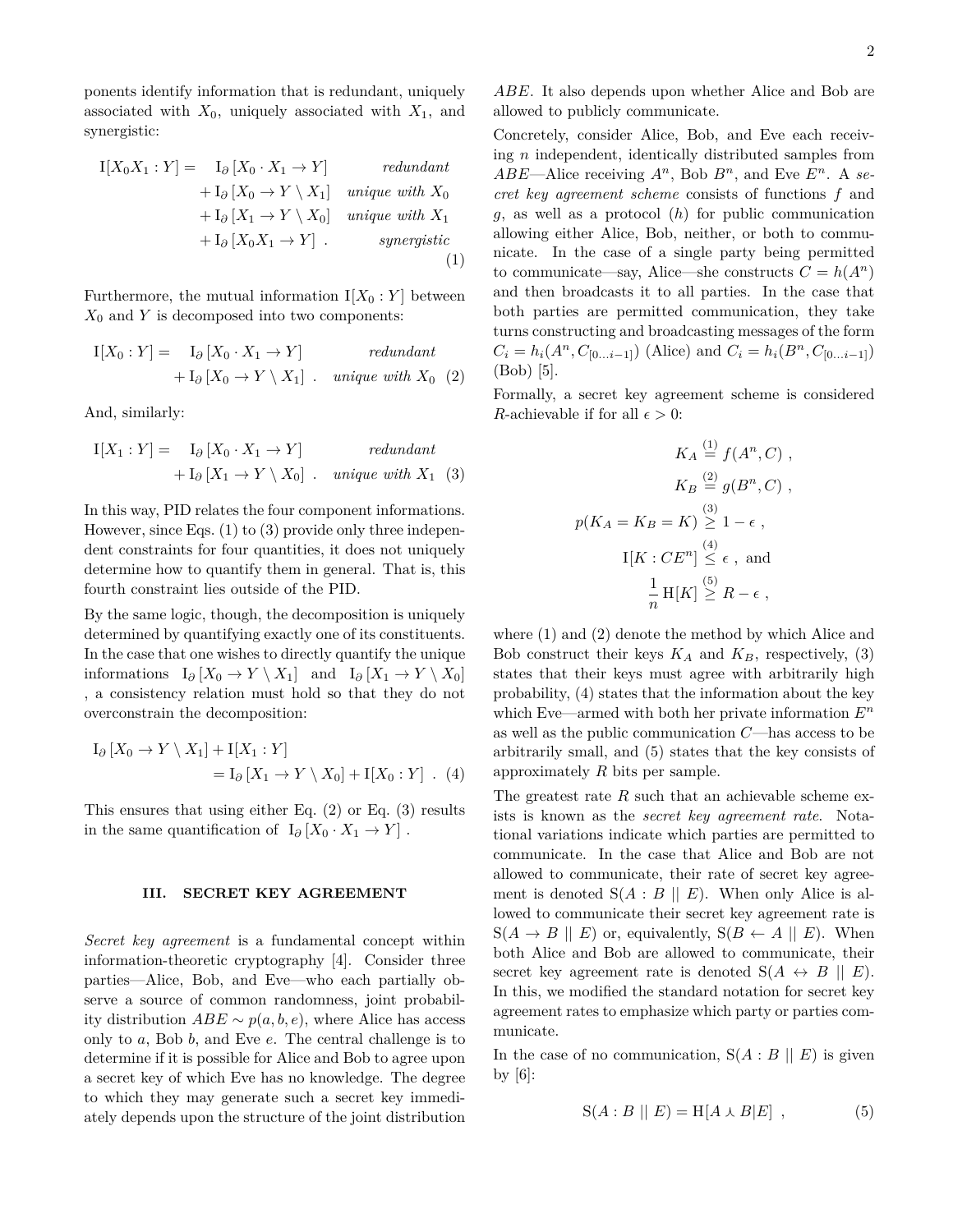where  $X \wedge Y$  denotes the Gács-Körner common random variable [7]. It is worth noting that this quantity does not vary continuously with the distribution and generically vanishes.

In the case of one-way communication,  $S(A \rightarrow B \mid E)$  is given by [8]:

$$
S(A \to B \parallel E) = \max \{ I[B : K|C] - I[E : K|C] \}, (6)
$$

where the maximum is taken over all variables *C* and *K*, such that the following Markov condition holds: *C*−◦−*K*−◦−*A*−◦−*BE*. It suffices to consider *K* and *C* such that  $|K| \leq |A|$  and  $|C| \leq |A|^2$ .

There is no such solution for  $S(A \leftrightarrow B \parallel E)$ ; however, various upper- and lower-bounds are known [5]. One simple lower bound is the supremum of the two one-way secret key agreement rates, as they are both a subset of bidirectional communication. An even simpler upper bound that we will use is the *intrinsic mutual information* [9]:

$$
I[A:B \downarrow E] = \min_{p(\overline{e}|e)} I[A:B|\overline{E}] . \tag{7}
$$

This effectively states that any information Eve has access to through any local modification of her observations cannot be secret.

The unique PID component  $I_{\partial}$  [ $X_0 \setminus X_1 \to Y$ ] could be assigned the value of a secret key agreement rate under four different schemes. First, neither  $X_0$  nor  $Y$  may be allowed to communicate. Second, only  $X_0$  can communicate. Third, only *Y* is permitted to communicate. Finally, both  $X_0$  and  $Y$  may be allowed to communicate. Note that the eavesdropper  $X_1$  is not allowed to communicate in any secret sharing schemes here. where  $X \perp Y$  denotes the different contained ratios ( $\frac{1}{2}Rx + X = \frac{1}{2}Rx + X = \frac{1}{2}Rx + X = \frac{1}{2}Rx + X = \frac{1}{2}Rx + X = \frac{1}{2}Rx + X = \frac{1}{2}Rx + X = \frac{1}{2}Rx + X = \frac{1}{2}Rx + X = \frac{1}{2}Rx + X = \frac{1}{2}Rx + X = \frac{1}{2}Rx + X = \frac{1}{2}Rx + X = \frac{1}{2}Rx +$ 

Secret key agreement rates have been associated with unique informations before. One particular upper bound on  $S(A \leftrightarrow B \parallel E)$ —the intrinsic mutual information Eq. (7)—is known to not satisfy the consistency condition Eq. (4) [10]. More recently, the relationship between a particular method of quantifying unique information and one-way secret key agreement  $S(X_0 \leftarrow Y \mid X_1)$ has been considered [11].

# **IV. CRYPTOGRAPHIC PARTIAL INFORMATION DECOMPOSITIONS**

We now address the application of each form of secret key agreement rate as unique information in turn. For each resulting PID, we consider two distributions. The first is that called POINTWISE UNIQUE, chosen here to exemplify

| PNT. UNQ.            | PROBLEM |                      |  |
|----------------------|---------|----------------------|--|
| $X_0$ $X_1$ $Y$ Pr   |         | $X_0$ $X_1$ $Y$ Pr   |  |
| $0 \t1 \t1 \t1/4$    |         | $0 \t 0 \t 0 \t 1/4$ |  |
| $1 \t 0 \t 1 \t 1/4$ |         | $0 \t1 \t1 \t1/4$    |  |
| $0 \t2 \t2 \t1/4$    |         | $0 \t2 \t0 \t1/4$    |  |
| $2 \t 0 \t 2 \t 1/4$ |         | $1 \t 0 \t 1 \t 1/4$ |  |

FIG. 1. Two distributions of interest: The first, Pointwise Unique, exemplifies the directionality inherent in the one-way secret key agreement rates. The second, Problem, demonstrates that the no-communication, one-way communication with the source communicating ("camel"), and the two-way communication secret key agreement rates result in inconsistent PIDs.

The second distribution we look at is entitled PROBLEM as it serves as a counterexample demonstrating that three of the four forms of secret key agreement do not result in a consistent decomposition. Both distributions are given in Fig. 1.

Interpreting the POINTWISE UNIQUE [12] distribution is relatively straightforward. The target *Y* takes on the values '1' and '2' with equal probability. At the same time, exactly one of the two sources (again with equal probability) will be equal to *Y* , while the other is '0'. The mutual informations  $I[X_0 : Y] = \frac{1}{2}$  bit and  $I[X_1 : Y] =$ <sup>1</sup>*/*<sup>2</sup> bit.

The PROBLEM distribution lacks the symmetry of Pointwise Unique, yet still consists of four equally probable events. The sources are restricted to take on pairs '00', '01', '02', '10'. The target *Y* is equal to a '1' if either  $X_0$  or  $X_1$  is '1', and is '0' otherwise. With this distribution, the mutual informations  $I[X_0:Y] = 0.3113$  bit and  $I[X_1 : Y] = \frac{1}{2} \text{bit}$ .

## **A. No Public Communication**

In the first case, we consider the unique information from  $X_i$  to *Y* as the rate at which  $X_i$  and *Y* can agree upon a secret key while exchanging no public communication:  $I_{\partial}[X_i \setminus X_j \to Y] = S(X_i : Y \mid X_j)$ . This approach has some appeal: the PID is defined simply by a joint distribution without any express allowance or prohibition on public communication. However, given its quantification in terms of the Gács-Körner common information, the quantity  $S(X_i : Y \mid X_j)$  does not vary continuously with the distribution of interest. Now, what is the behavior of this measure on our two distributions of interest?

When applied to POINTWISE UNIQUE, each source and the target are unable to construct a secret key. In turn, each unique information is determined to be 0 bit. This results in a redundancy and a synergy each of <sup>1</sup>*/*<sup>2</sup> bit.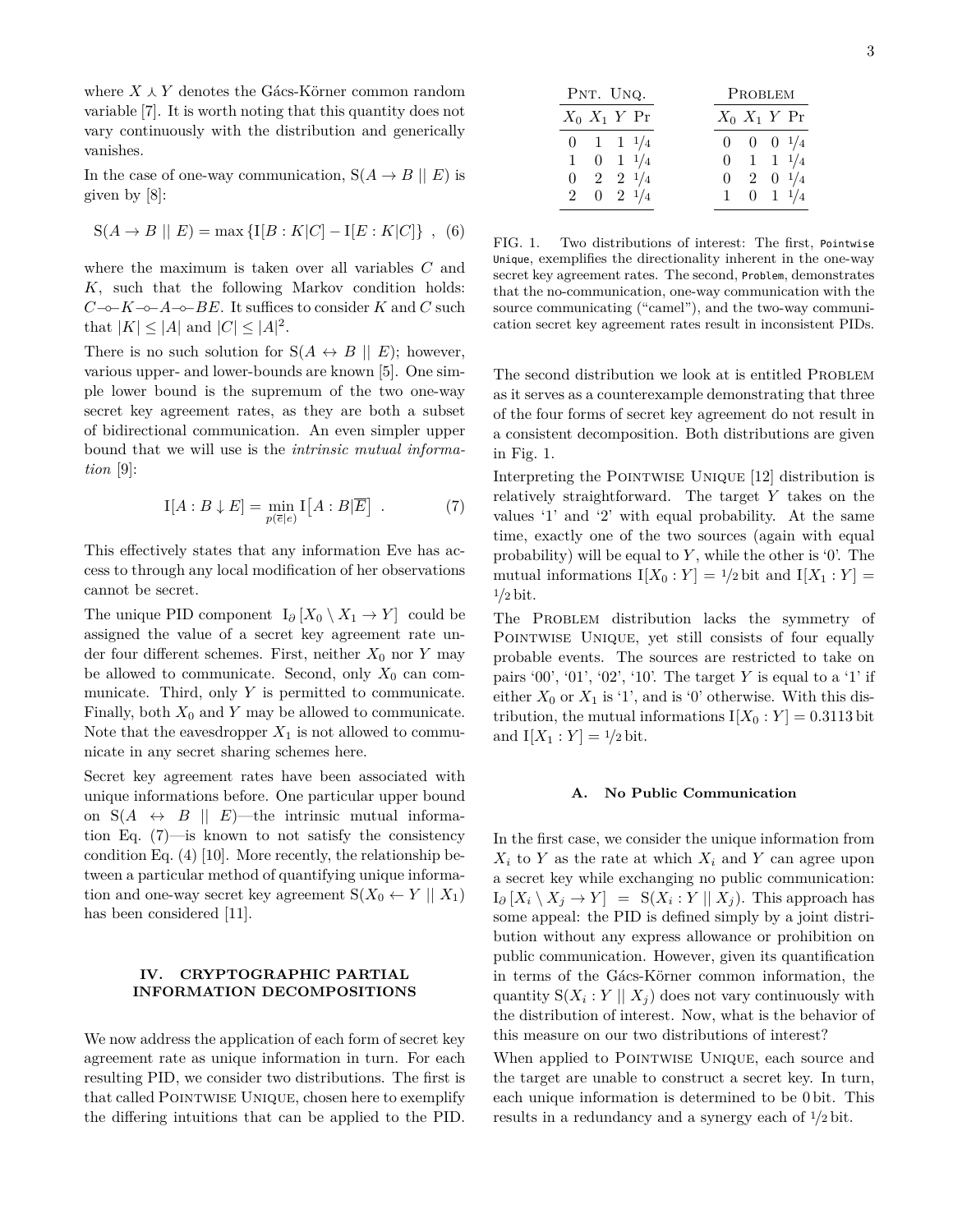|       | $S(X_i:Y \mid X_j)$                                                                                                                                      |                           |
|-------|----------------------------------------------------------------------------------------------------------------------------------------------------------|---------------------------|
|       | $\circ I_{\partial}[X_0X_1 \to Y]$                                                                                                                       | $1/2$ bit                 |
| 3     | $I_{\partial}$ $[X_0 \to Y \setminus X_1]$                                                                                                               | $0\,\mathrm{bit}$         |
|       |                                                                                                                                                          | $0\,\mathrm{bit}$         |
|       | $\underset{\Delta}{\text{E}} \left[ X_1 \rightarrow Y \setminus X_0 \right]$<br>$\underset{\Delta}{\text{E}} \left[ X_0 \cdot X_1 \rightarrow Y \right]$ | $1/2$ bit                 |
| Σ     | $I_{\partial}$ [ $X_0X_1 \rightarrow Y$ ]                                                                                                                | $\boldsymbol{\mathsf{x}}$ |
| ROBLE | $I_{\partial}$ $[X_0 \to Y \setminus X_1]$                                                                                                               | $0\,\mathrm{bit}$         |
|       | $I_{\partial}[X_1 \to Y \setminus X_0]$                                                                                                                  | $0\,\mathrm{bit}$         |
| д     | $I_{\partial}[X_0 \cdot X_1 \to Y]$                                                                                                                      | Х                         |

TABLE I. Partial information decompositions of Pointwise Unique and Problem when quantified using nocommunication secret key agreement rate. POINTWISE Unique decomposes into 0 bit for either unique information and into <sup>1</sup>/<sub>2</sub> bit for both the redundancy and synergy. PROB-LEM's redundancy and synergy cannot be quantified, since the two secret key agreement rates result in different quantifications.

The PROBLEM distribution demonstrates the inability of  $S(X_i: Y \parallel X_j)$  to construct a consistent PID. In this instance, as in the case of POINTWISE UNIQUE, no secrecy is possible and each unique information is assigned a value of 0 bit. We therefore determine from Eq. (2) that the redundancy should be  $I[X_0 : Y] - I_{\partial}[X_0 \setminus X_1 \to Y] =$ 0*.*3113 bit − 0 bit = 0*.*3113 bit. Equation (3), however, says the redundancy is  $I[X_1 : Y] - I_{\partial}[X_1 \setminus X_0 \to Y] =$  $1/2$  bit  $-0$  bit =  $1/2$  bit. This contradiction demonstrates that no-communication secret key agreement rate cannot be used as a PID's unique components.

The resulting partial information decompositions for both distributions are listed in Table I.

#### **B. One-Way Public Communication**

We next consider the situation when one of the two parties is allowed public communication. This gives us two options: either the source  $X_i$  communicates to target  $Y$ or *vice versa*. Both situations enshrine a particular *directionality* in the resulting PID.

The first, where  $X_i$  constructs  $C = h(X_i^n)$  and publicly communicates it, emphasizes the channels  $X_i \to Y$  and creates a narrative of the sources conspiring to create the target. We call this interpretation the *camel intuition*, after the aphorism that a camel is a horse designed by committee. The committee member  $X_i$  may announce what design constraints they brought to the table.

The second option, where *Y* constructs  $C = h(Y^n)$ and publicly communicates it, emphasizes the channels  $Y \rightarrow X_i$  and implies the situation that the sources are imperfect representations of the target. We call this interpretation the *elephant intuition*, as it recalls the parable of the blind men describing an elephant for the first

|        | $S(X_i \rightarrow Y \mid X_i)$            |                           |
|--------|--------------------------------------------|---------------------------|
|        | $\circ I_{\partial}[X_0X_1 \to Y]$         | $0\,\mathrm{bit}$         |
| 5      | $I_{\partial}$ $[X_0 \to Y \setminus X_1]$ | $\frac{1}{2}$ bit         |
| Ы.     | $I_{\partial}[X_1 \to Y \setminus X_0]$    | $1/2$ bit                 |
| Р      | $I_{\partial}[X_0 \cdot X_1 \to Y]$        | $0\,\mathrm{bit}$         |
|        | $I_{\partial}$ $[X_0X_1 \rightarrow Y]$    | X                         |
|        | $I_{\partial}$ $[X_0 \to Y \setminus X_1]$ | $0\,\mathrm{bit}$         |
| ROBLEM | $I_{\partial}[X_1 \to Y \setminus X_0]$    | $1/2$ bit                 |
| д,     | $I_{\partial}[X_0 \cdot X_1 \to Y]$        | $\boldsymbol{\mathsf{x}}$ |

TABLE II. Partial information decompositions of POINTWISE UNIQUE and PROBLEM when quantified using one-way communication secret key agreement rate with the source permitted public communication: Pointwise Unique decomposes into <sup>1</sup>*/*<sup>2</sup> bit for either unique information and into 0 bit for both the redundancy and synergy. PROBLEM's redundancy and synergy cannot be quantified.

time. The elephant *Y* may announce which of its features is revealed in a particular instance.

## *1. Camels*

The first option adopts  $I_{\partial}$  [ $X_i \setminus X_j \to Y$ ] = S( $X_i \to$ *Y*  $\parallel$  *X<sub>i</sub>*), bringing to mind the idea of sources acting as inputs into some scheme by which the target is produced. When viewed this way, one may ask questions such as "How much information in  $X_0$  is uniquely conveyed to *Y*?". Furthermore, the channels  $X_0 \to Y$  and  $X_1 \rightarrow Y$  take center stage.

Through this lens, the POINTWISE UNIQUE distribution has a clear interpretation. Given any realization, exactly one source is perfectly correlated with the target, while the other is impotently '0'. From this vantage, it is clear that the unique informations should each be <sup>1</sup>*/*<sup>2</sup> bit, and this is borne out with the one-way secret key agreement rate. This implies that the redundancy and synergy of this decomposition are both 0 bit.

For the PROBLEM distribution, we find that  $X_1$  can broadcast the times when they observed a '1' or a '2', which correspond to *Y* having observed a '1' or '0', respectively. In both instances  $X_0$  observed a '0' and so cannot deduce what the other two have agreed upon. This leads to  $S(X_1 \to Y \mid X_0)$  being equal to  $1/2$  bit. At the same time,  $S(X_0 \rightarrow Y \parallel X_1)$  vanishes. However, PROBLEM's redundancy and synergy cannot be quantified, since the two secret key agreement schemes imply different redundancies and so are inconsistent with Eq.  $(4)$ .

The resulting PIDs for both are given in Table II.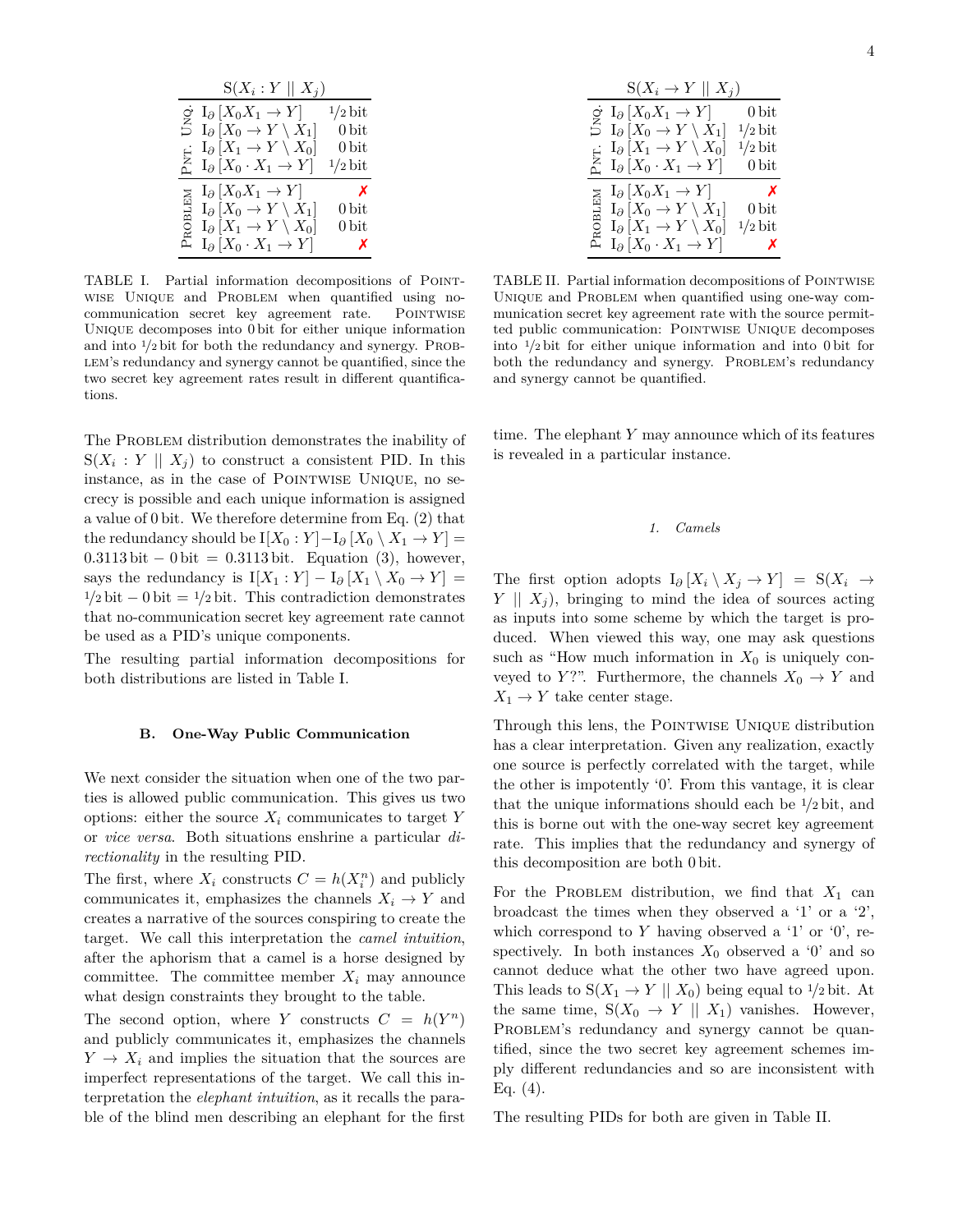| $S(X_i \leftarrow Y \mid X_j)$                                                                                                                           |                   |
|----------------------------------------------------------------------------------------------------------------------------------------------------------|-------------------|
| $\circ I_{\partial}[X_0X_1 \to Y]$                                                                                                                       | $1/2$ bit         |
| $\stackrel{Z}{\supset} I_{\partial} [X_0 \to Y \setminus X_1]$                                                                                           | 0 <sub>bit</sub>  |
|                                                                                                                                                          | $0\,\mathrm{bit}$ |
| $\underset{\Delta}{\text{E}} \left[ X_1 \rightarrow Y \setminus X_0 \right]$<br>$\underset{\Delta}{\text{E}} \left[ X_0 \cdot X_1 \rightarrow Y \right]$ | $1/2$ bit         |
| $I_{\partial}$ $[X_0 X_1 \rightarrow Y]$<br>Σ                                                                                                            | $1/2$ bit         |
| $I_{\partial}$ $[X_0 \to Y \setminus X_1]$                                                                                                               | 0 bit             |
| ROBLE<br>$I_{\partial}[X_1 \to Y \setminus X_0]$                                                                                                         | $0.1887$ bit      |
| $I_{\partial}[X_0 \cdot X_1 \to Y]$<br>д                                                                                                                 | $0.3113$ bit      |

TABLE III. PID for Pointwise Unique and Problem when quantified using one-way communication secret key agreement rate with the target permitted public communication: POINTwise Unique decomposes into <sup>1</sup>*/*<sup>2</sup> bit for either unique information, and into 0 bit for both the redundancy and synergy. PROBLEM admits unique informations of 0 bit and 0.1887 bit, respectively. This results in a redundancy of 0*.*3113 bit and a synergy of <sup>1</sup>*/*<sup>2</sup> bit, providing a consistent PID.

#### *2. Elephants*

When the target *Y* is the one party permitted communication, one adopts  $I_{\partial}$   $[X_i \setminus X_j \to Y] = S(X_i \leftarrow Y || X_j)$ and we can interpret the sources as alternate views of the singular target. Consider, for example, journalism where several sources give differing perspectives on the same event. When viewed this way, one might ask a question such as "How much information in *Y* is uniquely captured by  $X_0$ ?". The channels  $X_0 \leftarrow Y$  and  $X_1 \leftarrow Y$ are paramount with this approach. We denote these in reverse to emphasize that *Y* is still the *target* in the PID. Considered this way, the POINTWISE UNIQUE distribution takes on a different character. The sources each receive identical descriptions of the target—accurate half the time and erased the remainder. The description is identical, however. Nothing is uniquely provided to either source. This is reflected in the secret key agreement rates, which are 0 bit, leaving both the redundancy and synergy <sup>1</sup>*/*<sup>2</sup> bit.

The PROBLEM distribution's unique informations are  $S(X_0 \leftarrow Y \parallel X_1) = 0$  bit and  $S(X_1 \leftarrow Y \parallel X_0) =$ 0*.*1887 bit. Unlike the prior two decompositions, these unique informations satisfy Eq. (4). The resulting redundancy is 0*.*3113 bit while the synergy is <sup>1</sup>*/*<sup>2</sup> bit.

Their PIDs are listed in Table III. Thus, by having *Y* publicly communicate and so invoking a particular directionality we, finally, get a consistent PID.

### **C. Two-Way Public Communication**

We finally turn to the full two-way secret key agreement rate:  $I_{\partial} [X_i \setminus X_j \to Y] = S(X_i \leftrightarrow Y \parallel X_j)$ . This

|        | $S(X_i \leftrightarrow Y \mid X_i)$                                                                                                                                                                              |                   |
|--------|------------------------------------------------------------------------------------------------------------------------------------------------------------------------------------------------------------------|-------------------|
|        | $\dot{\sigma} \ I_{\partial} [X_0 X_1 \to Y]$                                                                                                                                                                    | 0 <sub>bit</sub>  |
|        | $\stackrel{Z}{\supset} I_{\partial} [X_0 \to Y \setminus X_1]$                                                                                                                                                   | $1/2$ bit         |
|        | $I_{\partial}[X_1 \to Y \setminus X_0]$                                                                                                                                                                          | $1/2$ bit         |
|        | $\begin{array}{c}\n\vdots \quad \text{I}_{\partial}\left[X_1 \rightarrow Y \setminus X_0\right] \\ \stackrel{\Sigma}{\triangleq} \quad \text{I}_{\partial}\left[X_0 \cdot X_1 \rightarrow Y\right]\n\end{array}$ | 0 <sub>bit</sub>  |
|        | $I_{\partial}$ $[X_0 X_1 \rightarrow Y]$                                                                                                                                                                         | X                 |
|        | $I_{\partial}$ $[X_0 \to Y \setminus X_1]$                                                                                                                                                                       | $\leq 0.1887$ bit |
| ROBLEM | $I_{\partial}$ $[X_1 \rightarrow Y \setminus X_0]$                                                                                                                                                               | $1/2$ bit         |
| д      | $I_{\partial}[X_0 \cdot X_1 \rightarrow Y]$                                                                                                                                                                      | х                 |

TABLE IV. PID for Pointwise Unique and Problem when quantified using two-way communication secret key agreement rate: Pointwise Unique decomposes into <sup>1</sup>*/*<sup>2</sup> bit for either unique information, and into 0 bit for both the redundancy and synergy. PROBLEM's redundancy and synergy cannot be quantified, because the two secret key agreement rates result in different quantifications.

approach is also appealing, as it does not ascribe any directionality to interpreting the PID. Furthermore, it varies continuously with the distribution, unlike the nocommunication case. However, this quantity is generally impossible to compute directly, with only upper and lower bounds known. Fortunately, this only slightly complicates the analyses we wish to make.

In the case of the POINTWISE UNIQUE distribution, it is not possible to extract more secret information than was done in the camel situation. Therefore, the resulting PID is identical: unique informations of <sup>1</sup>*/*<sup>2</sup> bit and redundancy and synergy of 0 bit.

PROBLEM, however, is again a problem. Upper and lower bounds on  $S(X_1 \leftrightarrow Y \parallel X_0)$  converge<sup>1</sup> to <sup>1</sup>/2 bit, and so we know this value exactly. Utilizing the consistency relation Eq. (4), we find that the other unique information must be 0*.*3113 bit in order for the full decomposition to be consistent. However, the intrinsic mutual information places an upper bound of 0*.*1887 bit on  $S(X_0 \leftrightarrow Y \mid X_1)$ . We therefore must conclude that twoway secret key agreement rates cannot be used to directly quantify unique information and a consistent PID cannot be built using them.

The resulting PIDs for both these distributions can be seen in Table IV.

#### **D. Summary**

To conclude, then, there is only one secret-key communication scenario—*Y* publicly communicates—that yields a

<sup>&</sup>lt;sup>1</sup> In this instance, the larger of the two one-way secret key agreement rates form a lower bound of 1*/*2 bit. While the upper bound provided by the intrinsic mutual information is also 1*/*2 bit.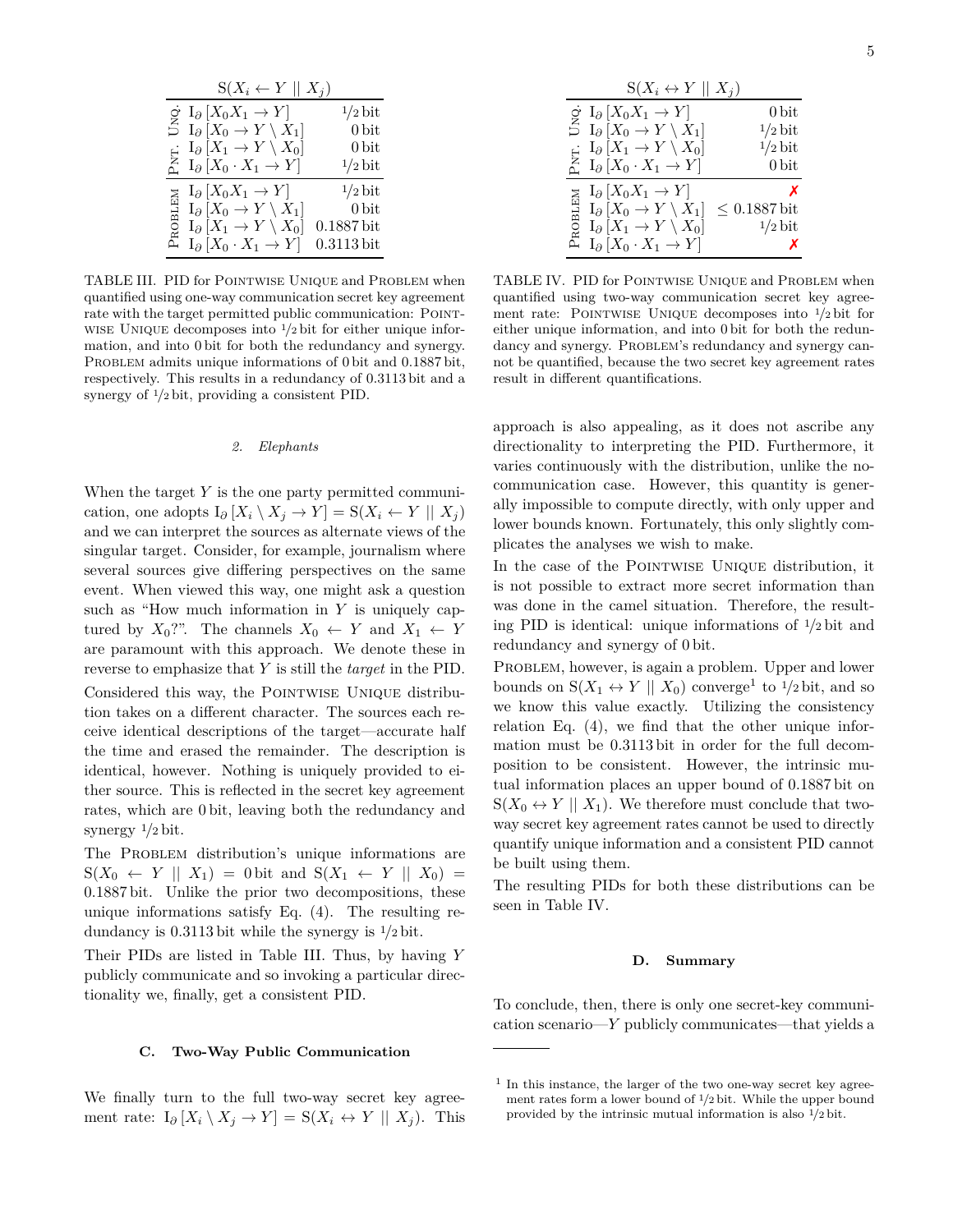consistent PID, as in Table III. While we have not proven this, we have been unable to find a counterexample after extensive numerical searches using the dit [13] software package. That is, one must invoke a directionality, unspecified by the PID, to have a consistent PID if using secret key agreement as the basis for the PID component of unique information.

#### **V. DISCUSSION**

We now turn to two follow-on developments arising from the tools developed thus far. First, we define a distribution whose two-way secret key agreement rates behave in a curious manner with very interesting implications regarding the nature of information itself. Second, we take a closer look at an alternative proposal for quantifying unique information and describe its behavior in relationship to the camel/elephant dichotomy defined in Section IV.

# **A. When Conversation is More Powerful Than a Lecture**

We now explore the PID quantified by two-way secret key agreement further. Consider the GIANT BIT distribution, which exemplifies redundant information. The distribution G.B. ERASED, resulting from passing each variable through an independent binary erasure channel (BEC), exhibits many interesting properties. It is listed in Fig. 2. Most notably, the one-way secret key agreement rates between any two variables with the third eavesdropping vanish. However, the two-way secret key agreement rate is equal to  $p\bar{p}^2 = I[X_i : Y | X_j]$  [14]. Furthermore, notice that subtracting Eq.  $(3)$  from Eq.  $(1)$  tells us that:

$$
I[X_0X_1 : Y] - I[X_1 : Y]
$$
  
= I[X\_0 : Y|X\_1]  
= I<sub>0</sub> [X<sub>0</sub> \to Y \setminus X\_1] + I<sub>0</sub> [X<sub>0</sub>X<sub>1</sub> \to Y]. (8)

That is, the conditional mutual information is equal to unique information plus synergistic information.

Evaluating the PID using  $S(X_i \leftrightarrow Y \mid X_i)$  as unique information results, in this case, in a consistent decomposition. Furthermore, the redundant and synergistic informations are zero. This is, however, troublesome: G.B. Erased possesses nonzero third-order connected information [15], a quantity commonly considered a component of the synergy [16]. Indeed, it is provably attributed to synergy by both the  $I_{dep}$  [16] and  $I_{BROJA}$  [17] methods, and likely others as well. No other proposed

| <b>GIANT BIT</b>                  | G.B. ERASED |                  |                  |                     |
|-----------------------------------|-------------|------------------|------------------|---------------------|
| $X_0$ $X_1$ $Y$ Pr                |             |                  |                  | $X_0$ $X_1$ $Y$ Pr  |
| $\boldsymbol{0}$<br>1/2<br>0<br>0 | 0           | 0                | $\rm 0$          | $\overline{p}^3/2$  |
| $1 \frac{1}{2}$<br>1              | 0           | 0                | $\epsilon$       | $p\overline{p}^2/2$ |
|                                   | 0           | $\epsilon$       | $\boldsymbol{0}$ | $p\overline{p}^2/2$ |
|                                   | 0           | $\epsilon$       | $\epsilon$       | $p^2\overline{p}/2$ |
|                                   | 1           | 1                | 1                | $\overline{p}^3/2$  |
|                                   | 1           | 1                | $\epsilon$       | $p\overline{p}^2/2$ |
| BEC(p)                            | 1           | $\epsilon$       | 1                | $p\overline{p}^2/2$ |
| $\overline{p}$                    | 1           | $\epsilon$       | $\epsilon$       | $p^2\overline{p}/2$ |
|                                   | $\epsilon$  | $\boldsymbol{0}$ | 0                | $p\overline{p}^2/2$ |
| р                                 | $\epsilon$  | 0                | $\epsilon$       | $p^2\overline{p}/2$ |
| $\epsilon$                        | $\epsilon$  | 1                | 1                | $p\overline{p}^2/2$ |
| р                                 | $\epsilon$  | 1                | $\epsilon$       | $p^2\overline{p}/2$ |
| 1                                 | $\epsilon$  | $\epsilon$       | 0                | $p^2\overline{p}/2$ |
|                                   | $\epsilon$  | $\epsilon$       | 1                | $p^2\overline{p}/2$ |
|                                   | $\epsilon$  | $\epsilon$       | $\epsilon$       | $p^3\,$             |

FIG. 2. Distribution whose one-way secret key agreement rates are all 0 bit, yet has nonzero two-way secret key agreement rate. It is constructed from the GIANT BIT distribution by passing each variable independently through a binary erasure channel *BEC*(*p*) with erasure probability *p*. This distribution has a two-way secret key agreement rate of  $p\bar{p}^2$ between any two variables with the third as an eavesdropper.

method of quantifying the PID results in zero redundancy or synergy. The implication here is that, if indeed the third-order connected information is a component of synergy, the two-way secret key agreement rate *overestimates* unique information by including some types of synergistic effect. Therefore, we conclude that bidirectional communication between two parties can, in some instances, determine information held solely in trivariate interactions. It remains to be understood (i) how independently and identically transforming a distribution with no third-order connected information can result in its creation and (ii) how only two of the variables can recover it when allowed to communicate.

### **B.** I**BROJA, the Elephant**

The measure of Bertschinger *et al.* [17], here referred to as  $I_{\text{BROJA}}$ , is perhaps the most widely accepted and used method of quantifying the PID. Though popular, it has its detractors [12, 18]. Here, we interpret the criticisms leveled and IBROJA as a product of camel intuitions being applied to an elephantesque [11] measure. In doing so, we will primarily consider the POINTWISE UNIQUE distribution.

As noted in Section IV B, if a source is permitted to communicate with the target, then a secret key agreement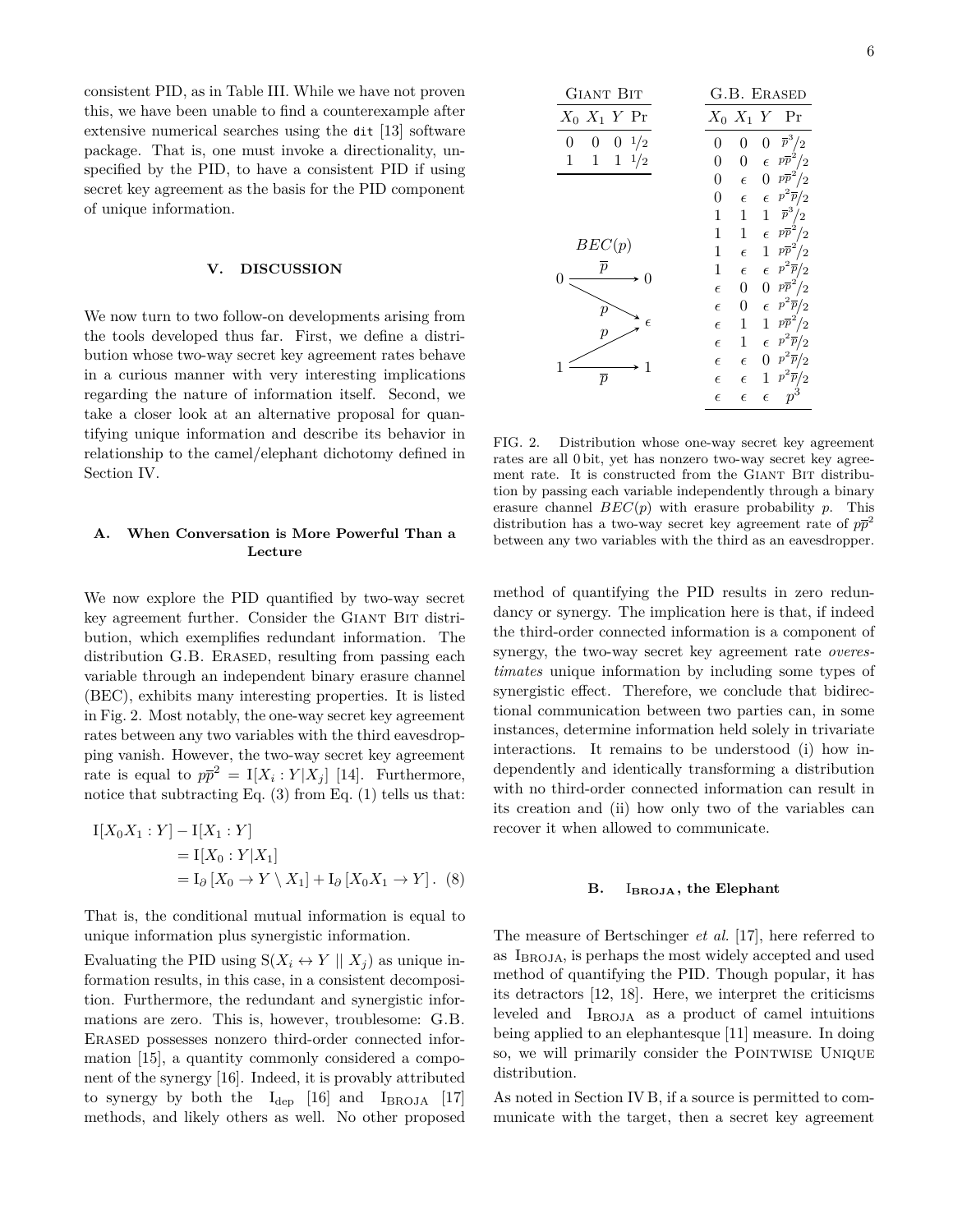rate of <sup>1</sup>*/*<sup>2</sup> bit is achievable; while if the target communicates with the source then it is impossible to agree upon a secret key. From this camel perspective it is clear that each source, half the time, uniquely determines the target. The elephant perspective, however, allots nothing to unique informations as each source is provided with identical information. This would greatly disconcert the camel and may lead one to think that the elephant has "artificially inflated" the redundancy. We next take a closer look at this notion, using  $I_{BRO,IA}$ .

In the course of computing I<sub>BROJA</sub> for the distribution  $p(X_0, X_1, Y)$ , the set of distributions:

$$
Q = \{q(X_0, X_1, Y) : \forall i, q(X_i, Y) = p(X_i, Y)\}
$$

is considered. The **(∗)** assumption [17] is then invoked, which states that redundancy and all unique informations are constant within this family of distributions. To complete the quantification, the distribution with minimum  $I[X_0X_1:Y]$  is selected from this family. The resulting distribution associated with the POINTWISE UNIQUE distribution can be seen in Fig. 3. Made explicit, it can now be seen that I<sub>BROJA</sub> does indeed correlate the sources, but under assumption **(∗)** this does not effect the redundancy.

One aspect of  $I_{BRO,IA}$  and assumption  $(*)$  we believe warrants further investigation is its relationship with *maximum entropy* philosophy [19]. The latter is, in effect, Occam's razor applied to probability distributions: given a set of constraints, the most natural distribution to associate with them is that with maximum entropy. As it turns out, this is equivalent to the distribution nearest the unstructured product-of-marginals distribution  $\bar{p}(x, y, z, ...) = p(x)p(y)p(z) \dots [20]$ :

$$
\underset{q \in Q}{\arg \max} H[q] = \underset{q \in Q}{\arg \min} D_{\text{KL}}[q \mid \mid \overline{p}] ,
$$

where  $D_{KL}$  [*P* || *P*] is the relative entropy between distributions *P* and *Q*. Having briefly introduced the ideas behind maximum entropy, we next cast their light on the BROJA optimization employed to calculate IBROJA.

Let us first consider the distribution resulting from BROJA optimization. Its entropy is unchanged from the Pointwise Unique distribution indicating that it has the same amount of structure—they are equally distant from the product distribution. The BROJA distribution has a reduced  $I[X_0X_1 : Y]$  mutual information, however, indicating perhaps that the optimization has shifted some of the distribution's structure away from the sources-target interaction. It is interesting that this optimization could not simply remove the synergy from the distribution altogether, resulting in a larger entropy.

| a) BROJA                                 | b) MAXENT |                  |              |                 |
|------------------------------------------|-----------|------------------|--------------|-----------------|
| $X_0$ $X_1$ Y Pr                         |           | $X_0$ $X_1$ Y Pr |              |                 |
| $1 \frac{1}{4}$<br>$\boldsymbol{0}$<br>0 | 0         | $\theta$         |              | $1 \frac{1}{8}$ |
| $2\frac{1}{4}$<br>0<br>0                 | 0         | $\boldsymbol{0}$ |              | $2\frac{1}{8}$  |
| $1 \frac{1}{4}$<br>$\vert 1 \vert$<br>1  | 0         | $\mathbf 1$      |              | $1 \frac{1}{8}$ |
| $2 \t2 \t1/4$<br>2                       | 0         | $\boldsymbol{2}$ |              | $2 \frac{1}{8}$ |
|                                          | 1         | $\boldsymbol{0}$ |              | $1 \frac{1}{8}$ |
|                                          | 1         | 1                |              | $1 \frac{1}{8}$ |
|                                          | 2         | 0                | $\mathbf{1}$ | 1/8             |
|                                          | 2         | $\boldsymbol{2}$ |              | $2 \frac{1}{8}$ |

FIG. 3. Two modified forms of the POINTWISE UNIQUE distribution. a) Intermediate distribution resulting from the BROJA optimization. It has the minimum sources-target mutual information consistent with the source-target marginals. b) Maximum entropy distribution consistent with the sourcetarget marginals. It contains no structure beyond that implied by those marginals.

If one takes assumption **(∗)** and directly applies the maximum entropy philosophy, a different distribution results. This distribution, seen in Fig. 3, has a larger entropy than both the POINTWISE UNIQUE and the BROJA intermediate distribution, indicating that it in fact has less structure than either. Under assumption **(∗)**, the Max-ENT distribution, also in Fig. 3, retains all the redundant and unique informations, while under maximum entropy it contains no structure not implied by the source-target marginals—*e.g.*, no synergy.

To be clear, this is not to claim that assumption **(∗)** or BROJA optimization are *wrong* or *incorrect*, only that the optimization's behavior in light of well-established maximum entropy principles is subtle and requires a careful investigation. For example, it may be that the sourcetarget marginals do imply some level of triadic interaction and therefore the maximum entropy distribution reflects this lingering synergy. At the same time, BROJA minimization may be capable of maintaining that level of structure implied by the marginals, but somehow shunts it into  $H[Y|X_0X_1]$ .

## **VI. CONCLUSION**

At present, a primary barrier for PID's general adoption as a useful and possibly a central tool in analyzing how complex systems store and process information is an agreement on a method to quantify its component informations. Here, we posited that one reason for disagreement stems from conflicting intuitions regarding the decomposition's operational behavior. To give an operational meaning to unique information and address these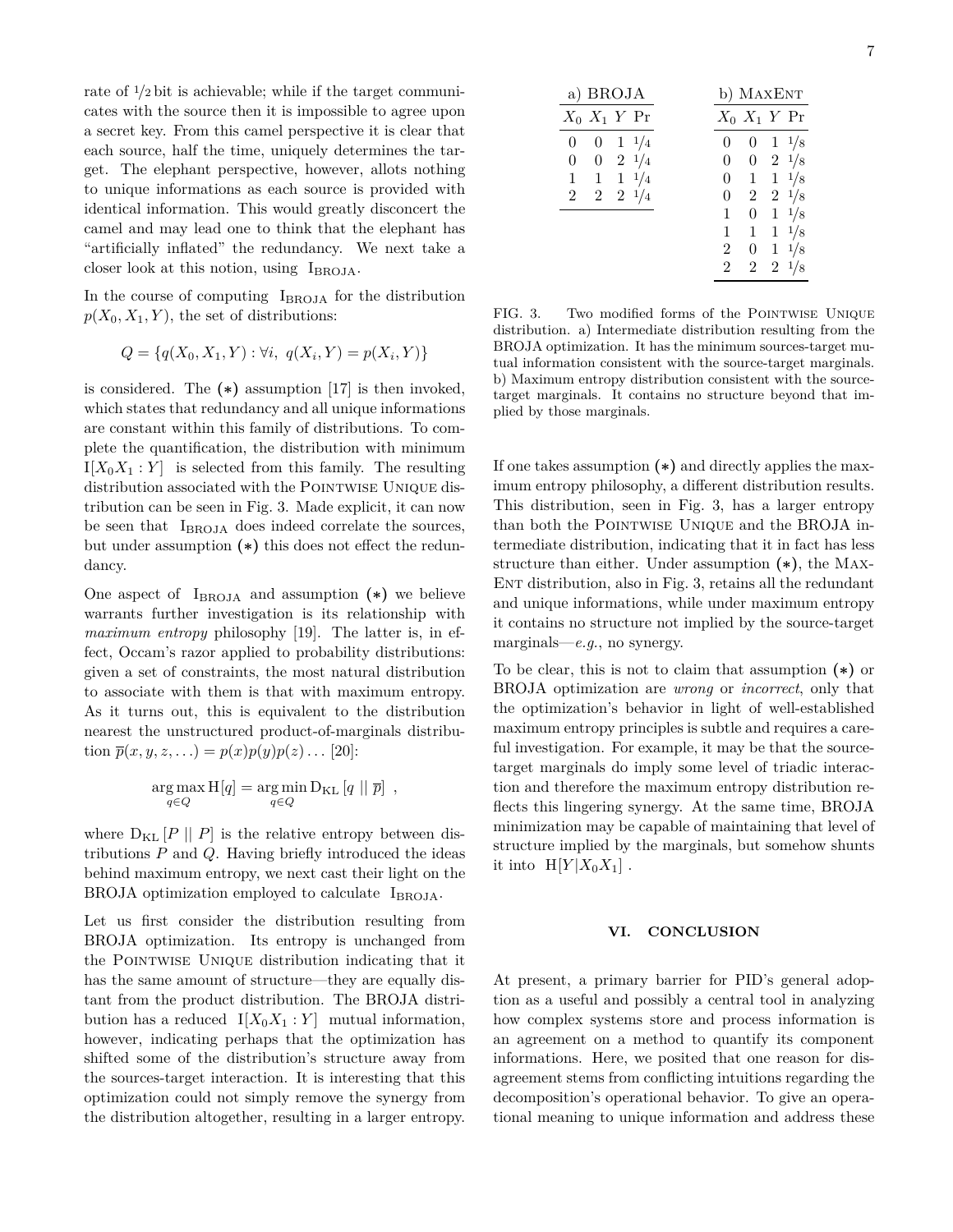intuitions, we equated unique information with the ability of two parties to agree upon a secret. This leads to numerous observations.

The first is that the PID, as currently defined, is ambivalent to any notion of directionality. There are, however, very clear cases in which the assumption of a directionality—or lack there of—is critical to the existence of unique information. Consider, for example, the case of the McGurk effect [21] where the visual stimulus of one phoneme and the auditory stimulus of another phoneme gives rise to the perception of a third phoneme. By construction, the stimuli *cause* the perception, and the channels implicit in a camel intuition are central. If one were to study this interaction using an elephantlike PID, it is unclear that the resulting decomposition would reflect the neurobiological mechanisms by which the perception is produced. Similarly, a camel-like measure would be inappropriate when interpreting simultaneous PET and MRI scans of a tumor.

One can view this as the PID being inherently contextdependent and conclude that quantification requires specifying directionality. In this case, the elephant intuition is apparently more natural, as adopting closelyrelated notions from cryptography results in a consistent PID. If context demands the camel intuition, though, either a noncryptographic method of quantifying unique information is needed or consistency must be enforced by augmenting the secret key agreement rate. It is additionally possible that associating secret key agreement rates with unique information is fundamentally flawed and that, ultimately, PID entails quantifying unique information as something distinct from the ability to agree upon a secret key. This missing thing has yet to be identified.

The next observation concerns the third-order connected information. We first demonstrated that such triadic information can be constructed from common information from which each variable is then independently and identically modified. Furthermore, it has been shown that two of those three parties, when engaging in bidirectional communication, can capture this triadic information. This does not generically occur: For example, if  $X_0$   $X_1$   $Y$  are related by XOR, the distribution contains 1 bit of third-order connected information, but  $S(X_0 \leftrightarrow Y \parallel X_1)$  (or any permutation of the variables)

is equal to 0 bit. This suggests that the third-order connected information may not be an atomic quantity, but rather consists of two parts, one accessible to two communicating parties and one not.

Our third observation regards the behavior of the  $I_{\text{BROJA}}$ measure, especially in relation to standard maximum entropy principles. We first demonstrated that IBROJA indeed correlates sources, but argued that this behavior only seems inappropriate when adopting a camel intuition. We then discussed how its intermediate distribution is as structured as the initial one and so if indeed I<sub>BROJA</sub> is operating correctly, it must shuffle the dependencies that result in synergy to another aspect of the distribution. Finally, we discussed how the standard maximum entropy approach may remove synergy from a distribution all together. This calls for a more careful investigation as to whether it does—and BROJA optimization is incorrect—or does not—and synergistic information is implied under source-target marginals and Occam's razor.

Looking to the future, we trust that this exploration of the relationship between cryptographic secrecy and unique information will provide a basis for future efforts to understand and quantify the partial information decomposition. Furthermore, the explicit recognition of the role that directional intuitions play in the meaning and interpretation of a decomposition should reduce crosstalk and improve understanding as we collectively move forward.

#### **ACKNOWLEDGMENTS**

All calculations were performed using the dit Python package [13]. We thank P. Banerjee, E. Olbrich, S. Loomis, and D. Feldspar for many helpful discussions. As a faculty member, JPC thanks the Santa Fe Institute and the Telluride Science Research Center for their hospitality during visits. This material is based upon work supported by, or in part by, Foundational Questions Institute grant FQXi-RFP-1609, the U.S. Army Research Laboratory and the U.S. Army Research Office under contracts W911NF-13-1-0390 and W911NF-13-1- 0340 and grant W911NF-18-1-0028, and via Intel Corporation support of CSC as an Intel Parallel Computing Center.

[1] P. L. Williams and R. D. Beer. Nonnegative decomposition of multivariate information. *arXiv:1004.2515*. 1

<sup>[2]</sup> J. Rauh, P. Banerjee, E. Olbrich, J. Jost, and N. Bertschinger. On extractable shared information. *Entropy*, 19(7):328, 2017. 1